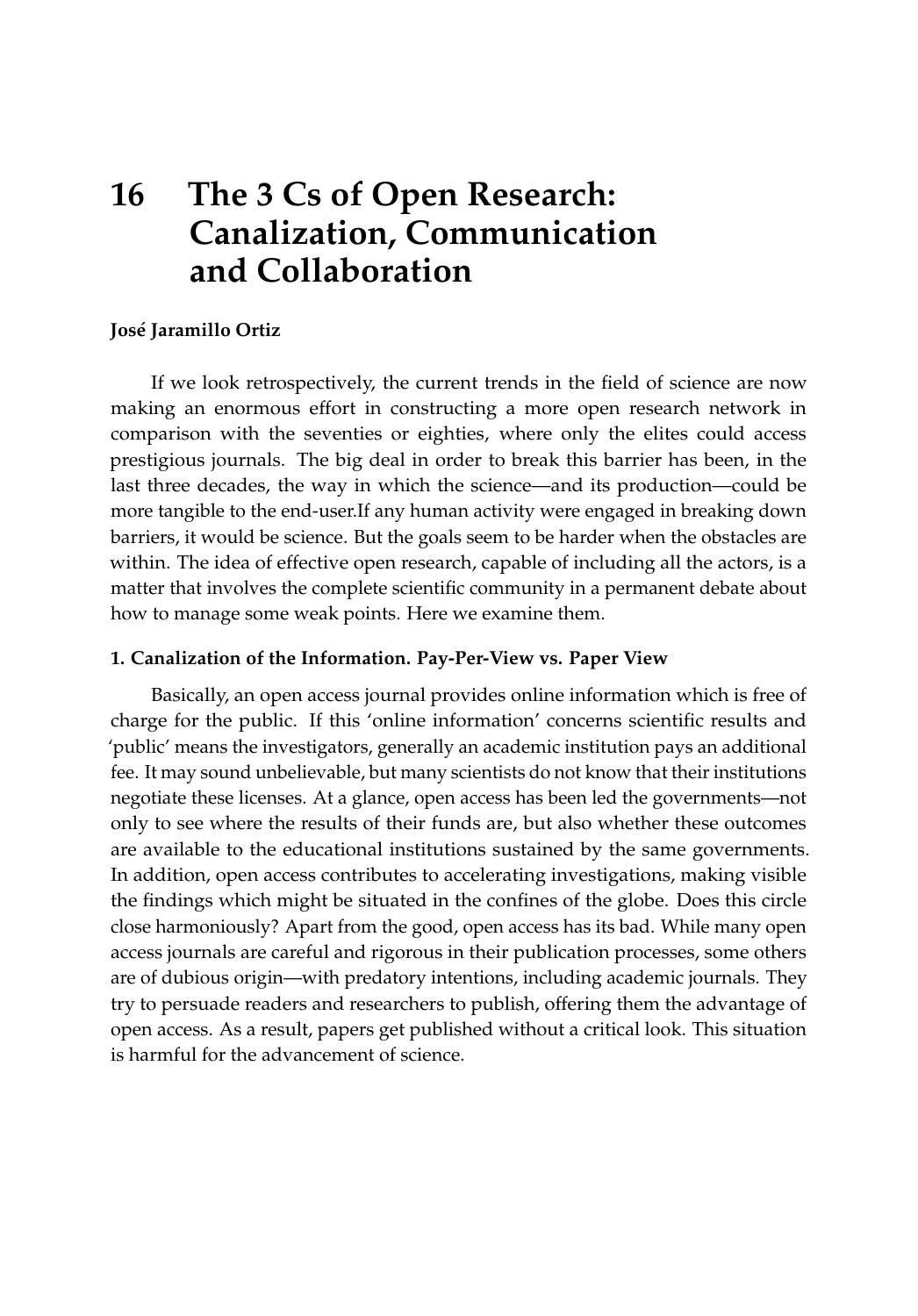#### **2. Communication of the Information. English Language: The Language of Science**

If we were in the late 18th century and dressed according to that time, on board an iconic transatlantic ship, we would have communicated in French. However, in the 21st century, it is a fact that French has definitely lost the language culture battle. Nowadays, more people speak English as a second language than native English-speakers who speak it as a first language. Is this good news? At least for science it is. Then, the composition of this place transports me to a room, where Asians, Africans, Caucasians and Hispanics amongst others understand the same concepts and exchange opinions with the speaker who gives us his dissertation in English. At the end of the day, the relaxed social meeting in the mezzanine level of the hotel happens without any cultural impediment: the verbal communication has been perfectly naturalized. It is so taken for granted that English is the language of science that we do not reflect even for a while on the powerful meaning of communication.

### **3. Collaboration through Information: The Bridge of Sighs in the Scientific World**

Finally, the importance of communication strengthens peer collaborations. Nevertheless, this is not taken for granted everywhere. There are considerable serious limitations for scientific progress in middle-income countries. Only those underdeveloped countries that assume the transparency of including clear and targeted scientific programs in their policies will be considered as a part of extensive consortia networks. An example of this is Horizon 2020 which, apart from facilitating open access research, extends the opportunities beyond the frontiers of the 'old continent'. This means a blunt case of openness to knowledge and innovation. Science is a social phenomenon; it is not an individual construction. Communications and collaborations are both social phenomena in this human activity as well. If we do not have a common understanding of what is necessary in order to tear down the walls that encloses open research, then the global benefits will be only circumscribed to those countries and companies that guard the knowledge as if they were the ´Knights Templar'. Consequently, the potential benefits will not be global.

In conclusion, I do believe that what is mentioned here as the 3 Cs are the global benefits of open research. Canalization of the communication. Communication for collaboration. As the legend of the Knight Templar tells, we also have a 'treasure' to protect, contributing to an inclusive, effective and open research.